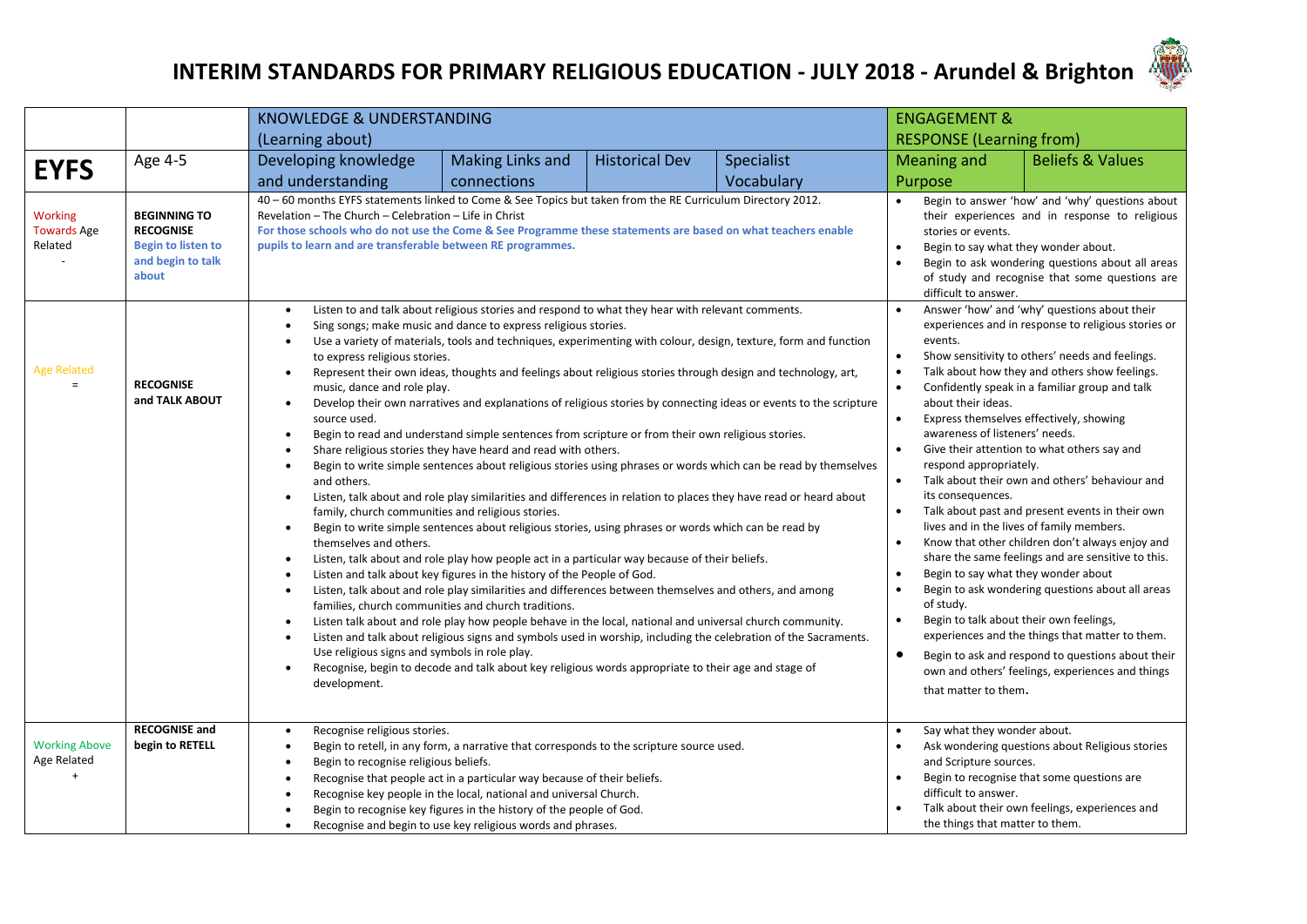

|                                          |                                         | <b>KNOWLEDGE &amp; UNDERSTANDING</b>                                                    |                                                                                                                                                                                                                                                                                                                                                                                                                                                                                                                                                                                                                                                                                              |                                                                                                                                                                                                                                                                                                                                                                       | <b>ENGAGEMENT &amp;</b>                                                                                                                                                                                                                                                                                                                                                            |                                 |                             |  |  |
|------------------------------------------|-----------------------------------------|-----------------------------------------------------------------------------------------|----------------------------------------------------------------------------------------------------------------------------------------------------------------------------------------------------------------------------------------------------------------------------------------------------------------------------------------------------------------------------------------------------------------------------------------------------------------------------------------------------------------------------------------------------------------------------------------------------------------------------------------------------------------------------------------------|-----------------------------------------------------------------------------------------------------------------------------------------------------------------------------------------------------------------------------------------------------------------------------------------------------------------------------------------------------------------------|------------------------------------------------------------------------------------------------------------------------------------------------------------------------------------------------------------------------------------------------------------------------------------------------------------------------------------------------------------------------------------|---------------------------------|-----------------------------|--|--|
|                                          |                                         | (Learning About)                                                                        |                                                                                                                                                                                                                                                                                                                                                                                                                                                                                                                                                                                                                                                                                              |                                                                                                                                                                                                                                                                                                                                                                       |                                                                                                                                                                                                                                                                                                                                                                                    | <b>RESPONSE (learning from)</b> |                             |  |  |
| Yr1                                      | Age 5-6                                 | Developing knowledge                                                                    | Making Links and                                                                                                                                                                                                                                                                                                                                                                                                                                                                                                                                                                                                                                                                             | <b>Historical Dev</b>                                                                                                                                                                                                                                                                                                                                                 | Specialist                                                                                                                                                                                                                                                                                                                                                                         | Meaning and                     | <b>Beliefs &amp; Values</b> |  |  |
|                                          |                                         | and understanding                                                                       | connections                                                                                                                                                                                                                                                                                                                                                                                                                                                                                                                                                                                                                                                                                  |                                                                                                                                                                                                                                                                                                                                                                       | Vocabulary                                                                                                                                                                                                                                                                                                                                                                         | Purpose                         |                             |  |  |
| Working<br><b>Towards Age</b><br>Related | <b>RECOGNISE and</b><br>begin to RETELL | Recognise religious stories.<br>Begin to recognise religious beliefs.<br>$\bullet$<br>٠ | Begin to retell, in any form, a narrative that corresponds to the scripture source used.<br>Recognise that people act in a particular way because of their beliefs.<br>Recognise key people in the local, national and universal Church.<br>Begin to recognise key figures in the history of the people of God.<br>Recognise and begin to use key religious words and phrases.                                                                                                                                                                                                                                                                                                               |                                                                                                                                                                                                                                                                                                                                                                       | Say what they wonder about.<br>$\bullet$<br>Ask wondering questions about Religious stories<br>and Scripture sources.<br>Begin to recognise that some questions are<br>difficult to answer.<br>Talk about their own feelings, experiences and<br>the things that matter to them.                                                                                                   |                                 |                             |  |  |
| <b>Age Related</b><br>$\equiv$           | <b>RETELL</b> with<br>some accuracy     | $\bullet$                                                                               | Retell a religious story in any form, identifying people, place and begin to sequence.<br>Retell, in any form, a narrative that corresponds to the scripture source used.<br>Retell what they know about people in the local, national and universal church.<br>Retell what they know about key figures in the history of the people of God.<br>Use some given religious words and phrases, in context.                                                                                                                                                                                                                                                                                      | Retell, in any form, beginning to recognise signs and symbols, the celebration of a sacrament – e.g. A Baptism.                                                                                                                                                                                                                                                       | Say what they wonder about.<br>$\bullet$<br>Ask wondering questions about all areas of study.<br>Recognise that some questions are difficult to<br>answer.<br>Talk about their own feelings, experiences and<br>$\bullet$<br>the things that matter to them.<br>Ask questions about their own and others'<br>$\bullet$<br>feelings, experiences and things that matter to<br>them. |                                 |                             |  |  |
| <b>Working Above</b><br>Age related      | Begin to /<br><b>DESCRIBE</b>           | celebration of the Sacraments. e.g. A Baptism.<br>simplified.                           | Begin to describe how people act in a particular way because of their beliefs.<br>Begin to describe some of the actions and choices of believers that arise because of their beliefs.<br>Begin to describe the life and work of some key figures in the history of the People of God.<br>Begin to describe different roles of some people in the local, national and universal Church.<br>Begin to describe some religious symbols and the steps involved in religious actions and worship, including the<br>Begin to describe key characters and events (in correct sequence), in stories from scripture that have been<br>Use religious words and phrases, in context, with some accuracy. | Say what they wonder about.<br>Ask wondering questions about all areas of study.<br>Recognise that some questions are difficult to<br>answer.<br>Talk about their own feelings, experiences and<br>$\bullet$<br>the things that matter to them.<br>$\bullet$<br>Ask questions about their own and others'<br>feelings, experiences and things that matter to<br>them. |                                                                                                                                                                                                                                                                                                                                                                                    |                                 |                             |  |  |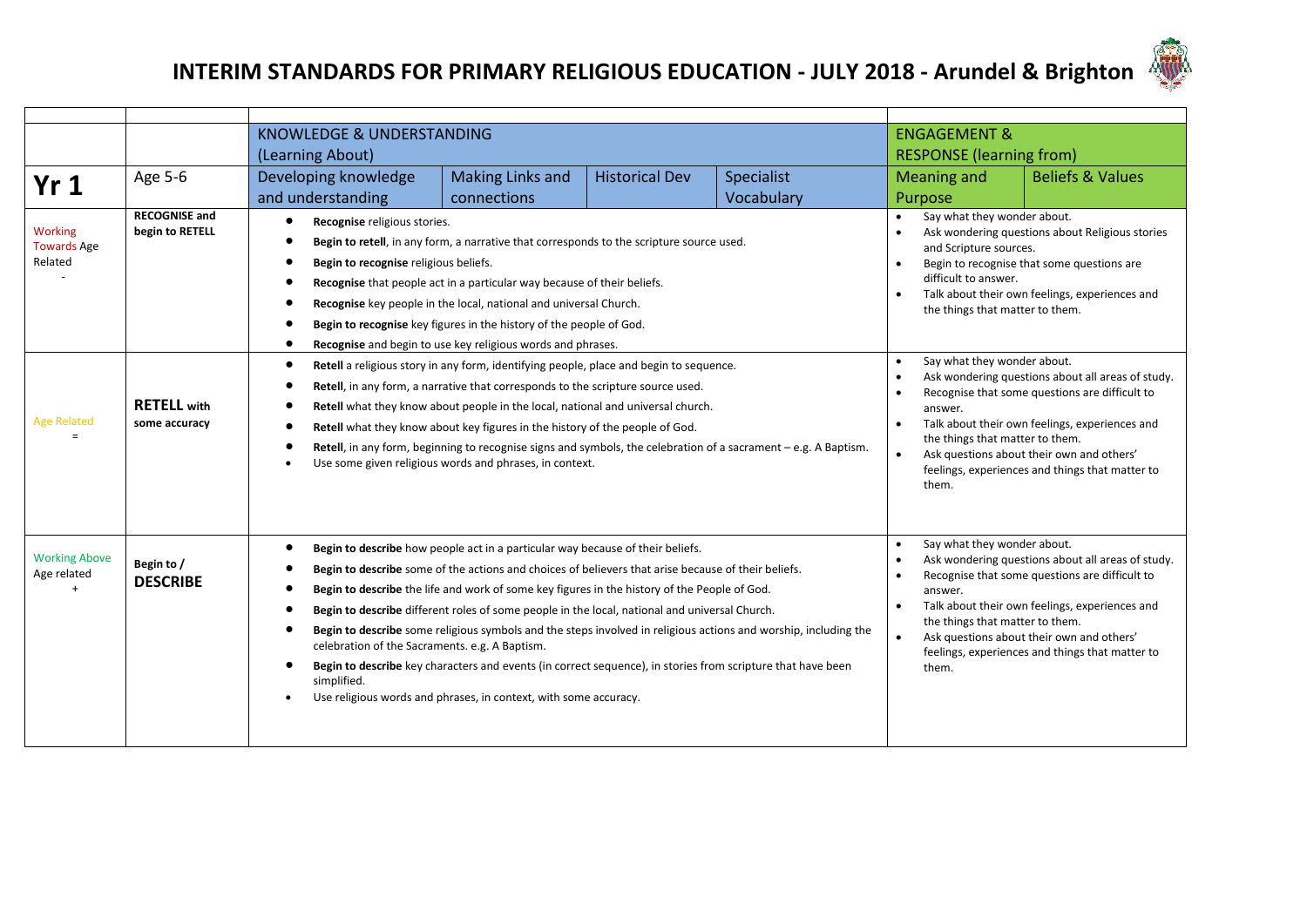

|                                                  |                                                                  | <b>KNOWLEDGE &amp; UNDERSTANDING</b>                                                                         |                                                                                                                                                  |                                                                                                                                                                                                                                                                                                                                                                                                                                                                                                                   |                                                                                                                                                        | <b>ENGAGEMENT &amp;</b>                                                                                                                                                                                                                                                                                                   |                                                                                                                                                                                                                                                                                                                                                                     | <b>ANALYSIS &amp; EVALUATION</b>   |                                                   |             |  |                                            |
|--------------------------------------------------|------------------------------------------------------------------|--------------------------------------------------------------------------------------------------------------|--------------------------------------------------------------------------------------------------------------------------------------------------|-------------------------------------------------------------------------------------------------------------------------------------------------------------------------------------------------------------------------------------------------------------------------------------------------------------------------------------------------------------------------------------------------------------------------------------------------------------------------------------------------------------------|--------------------------------------------------------------------------------------------------------------------------------------------------------|---------------------------------------------------------------------------------------------------------------------------------------------------------------------------------------------------------------------------------------------------------------------------------------------------------------------------|---------------------------------------------------------------------------------------------------------------------------------------------------------------------------------------------------------------------------------------------------------------------------------------------------------------------------------------------------------------------|------------------------------------|---------------------------------------------------|-------------|--|--------------------------------------------|
|                                                  |                                                                  | (Learning About)                                                                                             |                                                                                                                                                  |                                                                                                                                                                                                                                                                                                                                                                                                                                                                                                                   |                                                                                                                                                        |                                                                                                                                                                                                                                                                                                                           | <b>RESPONSE (learning</b>                                                                                                                                                                                                                                                                                                                                           |                                    |                                                   |             |  |                                            |
|                                                  |                                                                  |                                                                                                              |                                                                                                                                                  |                                                                                                                                                                                                                                                                                                                                                                                                                                                                                                                   |                                                                                                                                                        | from)                                                                                                                                                                                                                                                                                                                     |                                                                                                                                                                                                                                                                                                                                                                     |                                    |                                                   |             |  |                                            |
| Yr <sub>2</sub>                                  | Age 6-7                                                          | <b>Developing</b>                                                                                            | <b>Making</b>                                                                                                                                    | <b>Historical</b>                                                                                                                                                                                                                                                                                                                                                                                                                                                                                                 | <b>Specialist</b>                                                                                                                                      | <b>Meaning</b>                                                                                                                                                                                                                                                                                                            | <b>Beliefs &amp;</b>                                                                                                                                                                                                                                                                                                                                                | <b>Use of sources as Construct</b> |                                                   | <b>Make</b> |  | <b>Recognise Analyse and</b>               |
|                                                  |                                                                  | knowledge &                                                                                                  | Links and                                                                                                                                        | <b>Development</b>                                                                                                                                                                                                                                                                                                                                                                                                                                                                                                | <b>Vocabulary</b>                                                                                                                                      | and                                                                                                                                                                                                                                                                                                                       | <b>Values</b>                                                                                                                                                                                                                                                                                                                                                       | <b>levidence</b>                   |                                                   |             |  | arguments judgements diversity deconstruct |
|                                                  |                                                                  | <b>Understanding</b>                                                                                         | <b>Connections</b>                                                                                                                               | Retell a religious story in any form, identifying people, place and begin to                                                                                                                                                                                                                                                                                                                                                                                                                                      |                                                                                                                                                        | <b>Purpose</b>                                                                                                                                                                                                                                                                                                            | Say what they wonder about.                                                                                                                                                                                                                                                                                                                                         |                                    |                                                   |             |  |                                            |
| <b>Working</b><br><b>Towards Age</b><br>Related  | <b>RETELL</b> with<br>some accuracy                              | sequence.<br>$\bullet$<br>used.<br>$\bullet$<br>church.<br>$\bullet$<br>God.<br>$\bullet$<br>$\bullet$       | celebration of a sacrament - e.g. A Baptism.                                                                                                     | Retell, in any form, a narrative that corresponds to the scripture source<br>Retell what they know about people in the local, national and universal<br>Retell what they know about key figures in the history of the people of<br>Retell, in any form, beginning to recognise signs and symbols, the<br>Use some given religious words and phrases, in context.                                                                                                                                                  |                                                                                                                                                        | $\bullet$<br>all areas of study.<br>٠<br>matter to them.<br>matter to them.                                                                                                                                                                                                                                               | Ask wondering questions about<br>Recognise that some questions<br>are difficult to answer.<br>Talk about their own feelings,<br>experiences and the things that<br>Ask questions about their own<br>and others' feelings,<br>experiences and things that                                                                                                            |                                    |                                                   |             |  |                                            |
| <b>Age Related</b><br>$=$                        | <b>DESCRIBE</b><br>with some<br>accuracy                         | $\bullet$<br>of their beliefs.<br>$\bullet$<br>$\bullet$<br>$\bullet$<br>$\bullet$<br>$\bullet$<br>$\bullet$ | believers that arise because of their beliefs.<br>history of the People of God.<br>national and universal Church.<br>Sacraments. e.g. A Baptism. | Describe, with some accuracy, some of the actions and choices of<br>Describe, with some accuracy, different roles of some people in the local,<br>Describe, with some accuracy, some religious symbols and the steps<br>involved in religious actions and worship, including the celebration of the<br>Describe, with some accuracy, key characters and events (in correct<br>sequence), in stories from scripture that have been simplified.<br>Use religious words and phrases, in context, with some accuracy. | Describe, with some accuracy, how people act in a particular way because<br>Describe, with some accuracy, the life and work of some key figures in the | $\bullet$<br>$\bullet$<br>$\bullet$                                                                                                                                                                                                                                                                                       | Say what they wonder about.<br>Ask wondering questions about<br>all areas of study.<br>Recognise that some questions<br>are difficult to answer.<br>Talk about their own feelings,<br>experiences and the things that<br>matter to them.<br>Ask and respond to questions<br>about their own and others'<br>feelings, experiences and things<br>that matter to them. |                                    |                                                   |             |  |                                            |
| <b>Working Above</b><br>Age related<br>$\ddot{}$ | <b>DESCRIBE</b><br>and begin to<br><b>GIVE</b><br><b>REASONS</b> | $\bullet$<br>$\bullet$<br>$\bullet$<br>$\bullet$<br>$\bullet$                                                | reasons for their actions.<br>of God beginning to give reasons for their actions.<br>Baptism, beginning to give reasons for these.               | Describe key characters and places in a religious story beginning to give<br>Describe the life and work of some key figures in the history of the People<br>Describe different roles of some people in the local, national and<br>universal Church beginning to give reasons for their actions.<br>Describe some religious symbols and the steps involved in religious<br>actions and worship, including the celebration of the Sacraments. e.g. A<br>Use religious words and phrases, in context, with accuracy. | all areas of study.<br>matter to them.<br>$\bullet$                                                                                                    | Say what they wonder about.<br>Ask wondering questions about<br>Recognise that some questions<br>are difficult to answer.<br>Talk about their own feelings,<br>experiences and the things that<br>Ask and respond to questions<br>about their own and others'<br>feelings, experiences and things<br>that matter to them. | $\bullet$                                                                                                                                                                                                                                                                                                                                                           |                                    | Begin to express a point of view or a preference. |             |  |                                            |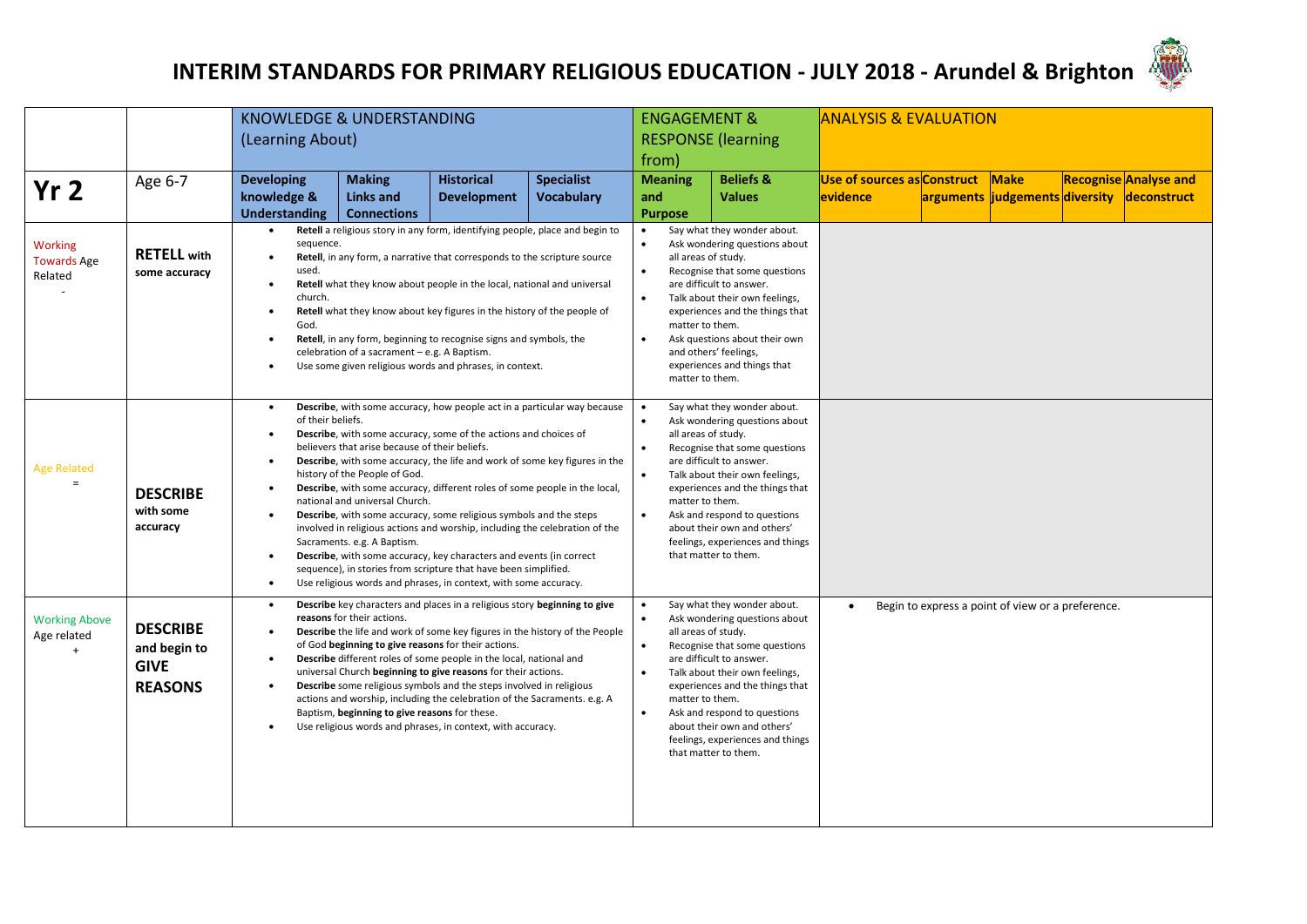

|                                                  |                                                        |                                                                | <b>KNOWLEDGE &amp; UNDERSTANDING</b>                                                                                                                                                                                                                                                                                                                                                                                                                                                                                                                                                                                                                                                                                                                                                                                                                      |                                                                                                 |                                                                  | <b>ENGAGEMENT &amp;</b><br><b>ANALYSIS AND EVALUATION</b>                                |                                                                                                                                                                                                                                                                                                                                                                   |                                                                |                               |                                                                                                     |                                                   |                                      |  |
|--------------------------------------------------|--------------------------------------------------------|----------------------------------------------------------------|-----------------------------------------------------------------------------------------------------------------------------------------------------------------------------------------------------------------------------------------------------------------------------------------------------------------------------------------------------------------------------------------------------------------------------------------------------------------------------------------------------------------------------------------------------------------------------------------------------------------------------------------------------------------------------------------------------------------------------------------------------------------------------------------------------------------------------------------------------------|-------------------------------------------------------------------------------------------------|------------------------------------------------------------------|------------------------------------------------------------------------------------------|-------------------------------------------------------------------------------------------------------------------------------------------------------------------------------------------------------------------------------------------------------------------------------------------------------------------------------------------------------------------|----------------------------------------------------------------|-------------------------------|-----------------------------------------------------------------------------------------------------|---------------------------------------------------|--------------------------------------|--|
|                                                  |                                                        | (Learning About)                                               |                                                                                                                                                                                                                                                                                                                                                                                                                                                                                                                                                                                                                                                                                                                                                                                                                                                           |                                                                                                 |                                                                  |                                                                                          | <b>RESPONSE (learning from)</b>                                                                                                                                                                                                                                                                                                                                   |                                                                |                               |                                                                                                     |                                                   |                                      |  |
| Yr <sub>3</sub>                                  | Age 7-8                                                | <b>Developing</b><br>knowledge and<br>understanding            | <b>Making</b><br><b>Links and</b><br>connections                                                                                                                                                                                                                                                                                                                                                                                                                                                                                                                                                                                                                                                                                                                                                                                                          | <b>Historical</b><br><b>Dev</b>                                                                 | <b>Specialist</b><br><b>Vocabulary</b>                           | <b>Meaning</b><br>and<br><b>Purpose</b>                                                  | <b>Beliefs &amp; Values</b>                                                                                                                                                                                                                                                                                                                                       | Use of<br>sources as<br>evidence                               | <b>Construct</b><br>arguments | <b>Make</b><br>judgements                                                                           | <b>Recognise</b><br>diversity                     | <b>Analyse</b><br>and<br>deconstruct |  |
| <b>Working</b><br><b>Towards Age</b><br>Related  | <b>DESCRIBE</b><br>and begin to GIVE<br><b>REASONS</b> | $\bullet$<br>٠<br>$\bullet$<br>actions.<br>$\bullet$<br>these. | Retell and describe a narrative that is accurate in its sequence<br>and details and that corresponds to the scripture source used.<br>Describe key characters and places in a religious story<br>beginning to give reasons for their actions.<br>the People of God beginning to give reasons for their actions.<br>Describe different roles of some people in the local, national<br>and universal Church beginning to give reasons for their<br><b>Describe</b> some religious symbols and the steps involved in<br>religious actions and worship, including the celebration of the<br>Sacraments. e.g. A Baptism and begin to give reasons for<br>Use religious words and phrases, in context, with accuracy.                                                                                                                                           |                                                                                                 | Describe the life and work of some key figures in the history of | $\bullet$<br>$\bullet$<br>areas of study.<br>$\bullet$<br>to them.<br>$\bullet$<br>them. | Say what they wonder about.<br>Ask wondering questions about all<br>Recognise that some questions are<br>difficult to answer.<br>Talk about their own feelings,<br>experiences and the things that matter<br>Ask and respond to questions about<br>their own and others' feelings,<br>experiences and things that matter to<br>Ask and respond to questions about | Begin to express a point of view or a preference.<br>$\bullet$ |                               |                                                                                                     |                                                   |                                      |  |
| <b>Age Related</b>                               | <b>DESCRIBE</b> and<br><b>GIVE REASONS</b>             | ٠<br>$\circ$<br>$\circ$<br>$\circ$<br>$\circ$<br>$\circ$       | Describe a variety of narratives that are accurate in their<br>sequence and details and that correspond to the scripture<br>sources used.<br>Describe with some detail and accuracy<br>a range of religious beliefs and give reasons for<br>these<br>the life and work of key figures in the history of<br>the people of God giving reasons for their actions.<br>the different roles of people in the local, national<br>and universal Church giving reasons for their<br>actions.<br>religious signs and symbols and the steps involved<br>in religious actions and worship, including the<br>celebration of the Sacraments. E.g. A Baptism and<br>give reasons for these.<br>those actions of believers which arise as a<br>consequence of their beliefs, giving reasons for<br>these.<br>Use a wider range of religious vocabulary with some accuracy |                                                                                                 |                                                                  |                                                                                          | their own and others' experiences and<br>Begin to use sources provided (artefacts, religious books, symbols) as<br>$\bullet$<br>feelings about each of the areas of<br>evidence.<br>study, in relation to questions of<br>meaning and purpose.                                                                                                                    |                                                                |                               |                                                                                                     | Begin to express a point of view or a preference. |                                      |  |
| <b>Working above</b><br>Age related<br>$\ddot{}$ | <b>MAKE LINKS &amp;</b><br><b>CONNECTIONS</b>          | $\circ$<br>$\circ$<br>$\circ$                                  | Make links between<br>symbols<br>choices                                                                                                                                                                                                                                                                                                                                                                                                                                                                                                                                                                                                                                                                                                                                                                                                                  | Beliefs & sources, giving reasons for beliefs<br>Beliefs & life, giving reasons for actions and | Beliefs & worship, giving reasons for actions and                | of others.                                                                               | Make links to show how feelings and<br>beliefs affect their behaviour and that                                                                                                                                                                                                                                                                                    | $\bullet$<br>$\bullet$                                         |                               | Express a point of view or preference<br>Begin to make links to sources to support a point of view. |                                                   |                                      |  |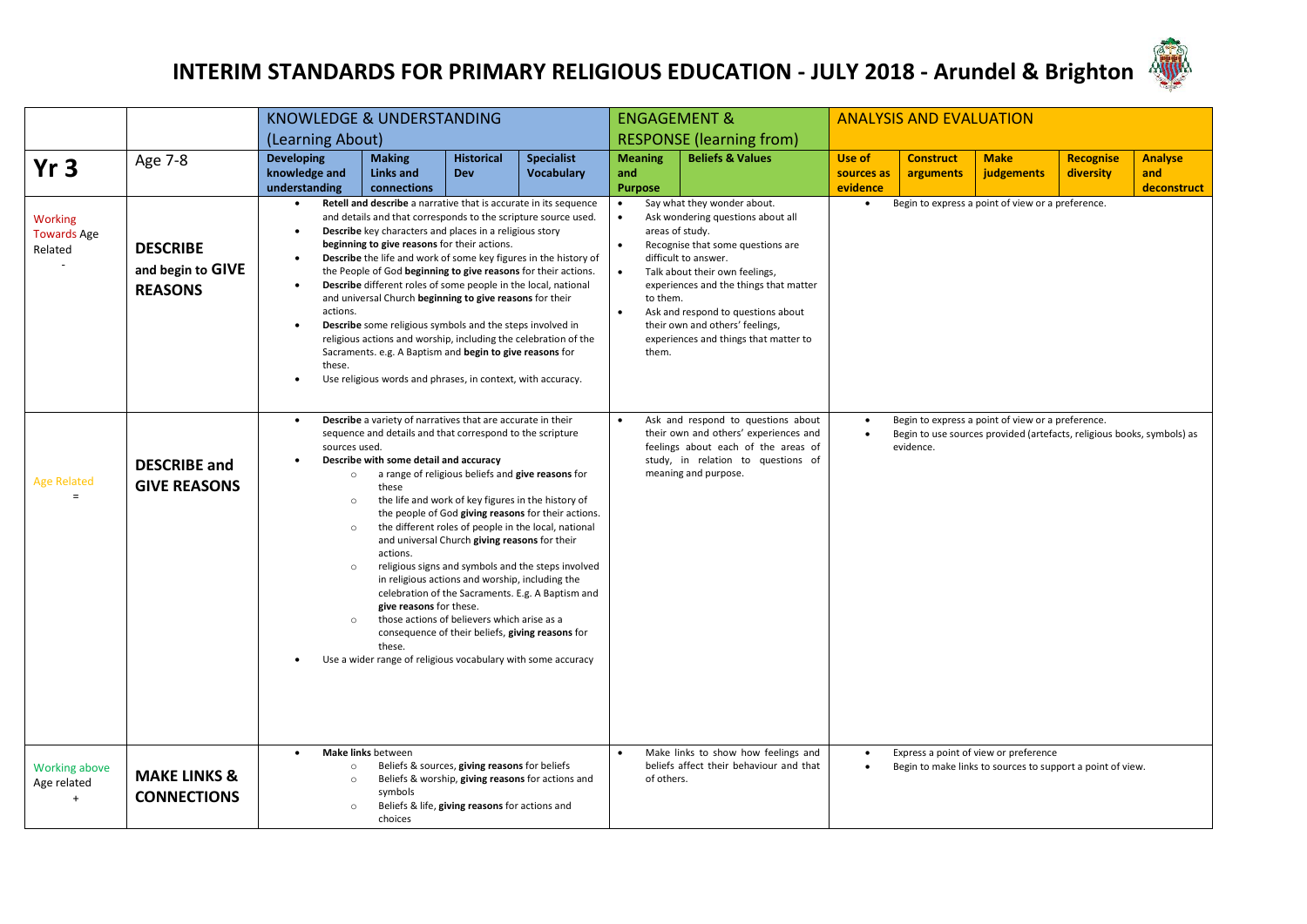

|                                                  |                                                                      | KNOWLEDGE & UNDERSTANDING<br>(Learning About)<br>from)                                                                                                                                                                                                                                                                                                                                                                                                                                 |                                                                                                                                                                                                                                                                                                                                                                                                                                                                                                                                                                                                                                                                                                                                                                                                                                                                                                                      |                                   |                                                                                                                                                                                                                                              |                                                                                                                                                                                                                                                                                                                                                                                                                              | <b>ENGAGEMENT &amp;</b><br><b>RESPONSE</b> (learning                                                                                                         |                                                                                                                                                                                                                                                                     | <b>ANALYSIS AND EVALUATION</b> |                           |                               |                                   |  |
|--------------------------------------------------|----------------------------------------------------------------------|----------------------------------------------------------------------------------------------------------------------------------------------------------------------------------------------------------------------------------------------------------------------------------------------------------------------------------------------------------------------------------------------------------------------------------------------------------------------------------------|----------------------------------------------------------------------------------------------------------------------------------------------------------------------------------------------------------------------------------------------------------------------------------------------------------------------------------------------------------------------------------------------------------------------------------------------------------------------------------------------------------------------------------------------------------------------------------------------------------------------------------------------------------------------------------------------------------------------------------------------------------------------------------------------------------------------------------------------------------------------------------------------------------------------|-----------------------------------|----------------------------------------------------------------------------------------------------------------------------------------------------------------------------------------------------------------------------------------------|------------------------------------------------------------------------------------------------------------------------------------------------------------------------------------------------------------------------------------------------------------------------------------------------------------------------------------------------------------------------------------------------------------------------------|--------------------------------------------------------------------------------------------------------------------------------------------------------------|---------------------------------------------------------------------------------------------------------------------------------------------------------------------------------------------------------------------------------------------------------------------|--------------------------------|---------------------------|-------------------------------|-----------------------------------|--|
| Yr <sub>4</sub>                                  | Age 8-9                                                              | <b>Developing</b><br>knowledge and<br>understanding                                                                                                                                                                                                                                                                                                                                                                                                                                    | <b>Making Links</b><br>and<br>connections                                                                                                                                                                                                                                                                                                                                                                                                                                                                                                                                                                                                                                                                                                                                                                                                                                                                            | <b>Historical</b><br>Dev          | <b>Specialist</b><br><b>Vocabulary</b>                                                                                                                                                                                                       | <b>Meaning</b><br>and<br><b>Purpose</b>                                                                                                                                                                                                                                                                                                                                                                                      | <b>Beliefs &amp;</b><br><b>Values</b>                                                                                                                        | Use of<br>sources<br><b>as</b><br>evidence                                                                                                                                                                                                                          | <b>Construct</b><br>arguments  | <b>Make</b><br>judgements | <b>Recognise</b><br>diversity | <b>Analyse and</b><br>deconstruct |  |
| Working<br>towards Age<br>Related                | <b>DESCRIBE and</b><br><b>GIVE REASONS</b>                           | $\circ$<br>$\circ$<br>$\circ$<br>$\circ$<br>$\circ$<br>$\bullet$                                                                                                                                                                                                                                                                                                                                                                                                                       | Describe a variety of narratives that are accurate in their sequence and<br>details and that correspond to the scripture sources used.<br>Describe with some detail and accuracy:<br>a range of religious beliefs and give reasons for these<br>the life and work of key figures in the history of the people of<br>God giving reasons for their actions.<br>the different roles of people in the local, national and<br>universal Church giving reasons for their actions.<br>religious signs and symbols and the steps involved in religious<br>actions and worship, including the celebration of the<br>Sacraments. E.g. A Baptism and give reasons for these.<br>those actions of believers which arise as a consequence of<br>their beliefs, giving reasons for these.<br>Use a range of religious vocabulary with some accuracy<br>Describe, with increasing detail, a variety of narratives that are accurate |                                   |                                                                                                                                                                                                                                              | Begin to express a point of view or a preference.<br>Ask and respond to<br>questions about their<br>Begin to use sources provided (artefacts, religious books, symbols) as evidence.<br>and<br>others'<br>own<br>experiences and feelings<br>about each of the areas<br>of study, in relation to<br>questions of meaning and<br>purpose.<br>Ask and respond to<br>Use a given source to support a point of view<br>$\bullet$ |                                                                                                                                                              |                                                                                                                                                                                                                                                                     |                                |                           |                               |                                   |  |
| <b>Age Related</b><br>$\equiv$                   | <b>DESCRIBE and</b><br><b>MAKE LINKS &amp;</b><br><b>CONNECTIONS</b> | in their sequence and that correspond to the scripture sources used.<br>Describe with increasing detail and accuracy:<br>$\circ$<br>and connections.<br>$\circ$<br>possible.<br>$\circ$<br>connections between them where possible.<br>$\circ$<br>connections between them where possible.<br>$\circ$<br>where possible.<br>Make links between:<br>beliefs & sources, giving reasons for beliefs<br>$\circ$<br>$\circ$<br>$\circ$<br>Use a range of religious vocabulary with accuracy | a range of religious beliefs and where possible make links<br>the life and work of key figures in the history of the people of<br>God making links and connections between them where<br>the different roles of people in the local, national and<br>universal Church, their actions and making links and<br>religious signs and symbols and the steps involved in religious<br>actions and worship, including the celebration of the<br>Sacraments. E.g. A Baptism and making links and<br>those actions of believers which arise as a consequence of<br>their beliefs, making links and connections between them<br>beliefs & worship, giving reasons for actions and symbols<br>beliefs & life, giving reasons for actions and choices                                                                                                                                                                            | purpose<br>$\bullet$<br>of others | questions about their<br>own and others'<br>experiences and feelings<br>about each of the areas<br>of study, in relation to<br>questions of meaning and<br>Make links to show how<br>feelings and beliefs affect<br>their behaviour and that | Express a point of view<br>Express a preference                                                                                                                                                                                                                                                                                                                                                                              |                                                                                                                                                              |                                                                                                                                                                                                                                                                     |                                |                           |                               |                                   |  |
| <b>Working Above</b><br>Age related<br>$\ddot{}$ | <b>SHOW</b><br><b>KNOWLEDGE and</b><br><b>UNDERSTANDING</b>          | sources used.<br>beliefs & sources<br>$\circ$                                                                                                                                                                                                                                                                                                                                                                                                                                          | Show knowledge and understanding of a range of scripture passages that<br>are accurate in their sequence and that correspond to the scripture<br>Show knowledge and understanding of, by making links between:                                                                                                                                                                                                                                                                                                                                                                                                                                                                                                                                                                                                                                                                                                       |                                   |                                                                                                                                                                                                                                              |                                                                                                                                                                                                                                                                                                                                                                                                                              | Compare their own and<br>other people's responses<br>to questions about each<br>of the areas of study, in<br>relation to questions of<br>meaning and purpose | Use more than one source to support a point of view.<br>Express a point of view and begin to give reasons for it.<br>$\bullet$<br>Begin to arrive at judgements.<br>Begin to recognise difference, comparing and contrasting different points of view.<br>$\bullet$ |                                |                           |                               |                                   |  |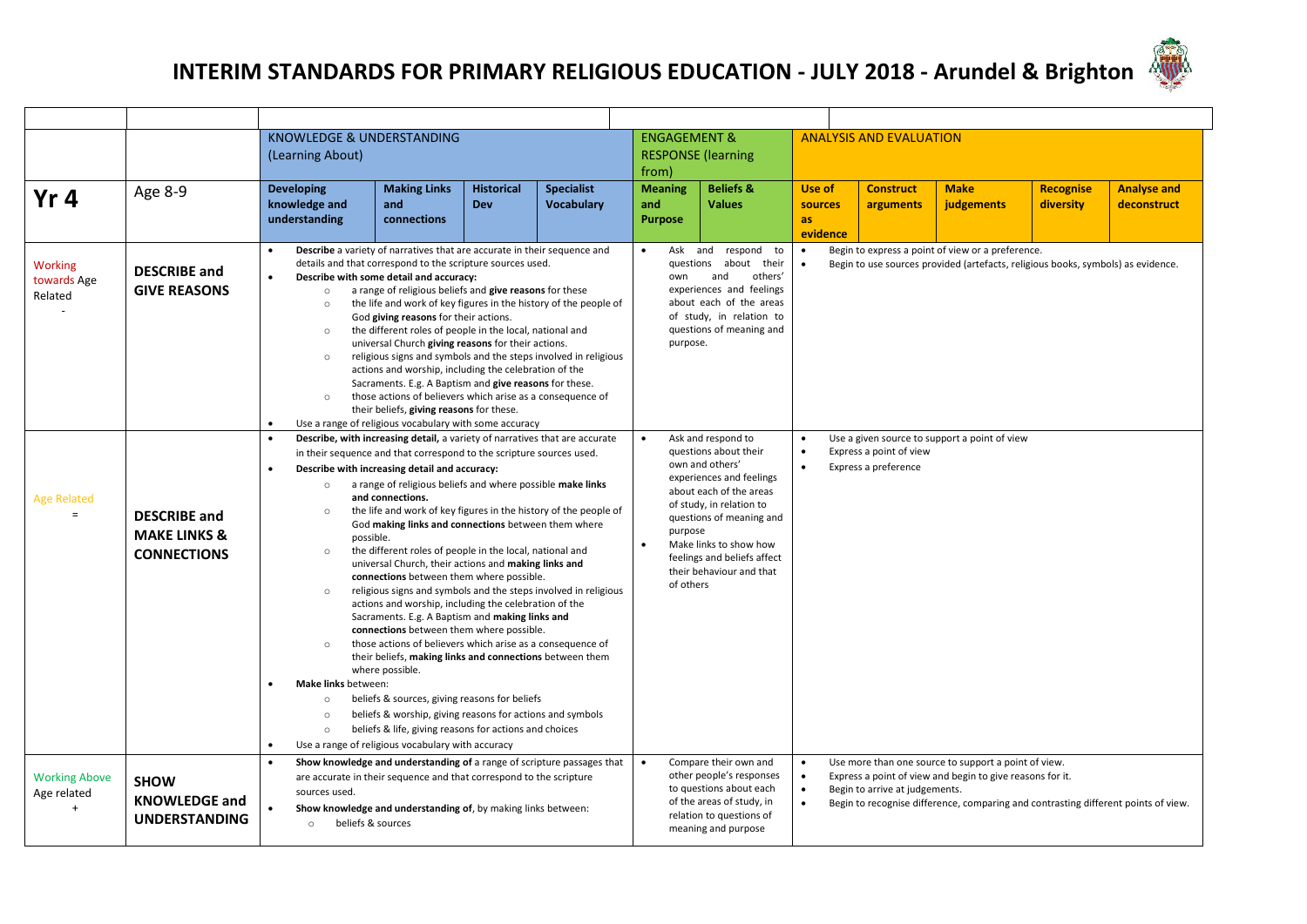

|                      |                                                                                                                             | beliefs & worship<br>$\circ$                                                                                                |                                                                                             |                   |                                                                    |                                                     |                                                       |                                                                                                                                         |                                        |                                                                                    |                  |                    |  |  |
|----------------------|-----------------------------------------------------------------------------------------------------------------------------|-----------------------------------------------------------------------------------------------------------------------------|---------------------------------------------------------------------------------------------|-------------------|--------------------------------------------------------------------|-----------------------------------------------------|-------------------------------------------------------|-----------------------------------------------------------------------------------------------------------------------------------------|----------------------------------------|------------------------------------------------------------------------------------|------------------|--------------------|--|--|
|                      |                                                                                                                             | beliefs & life<br>$\circ$<br>Use a range of religious vocabulary more widely and accurately                                 |                                                                                             |                   |                                                                    |                                                     |                                                       |                                                                                                                                         |                                        |                                                                                    |                  |                    |  |  |
|                      |                                                                                                                             | KNOWLEDGE & UNDERSTANDING                                                                                                   |                                                                                             |                   |                                                                    | <b>ENGAGEMENT &amp;</b>                             |                                                       |                                                                                                                                         | <b>ANALYSIS AND EVALUATION</b>         |                                                                                    |                  |                    |  |  |
|                      |                                                                                                                             | (Learning About)                                                                                                            |                                                                                             |                   |                                                                    | <b>RESPONSE</b> (learning                           |                                                       |                                                                                                                                         |                                        |                                                                                    |                  |                    |  |  |
|                      |                                                                                                                             |                                                                                                                             |                                                                                             |                   |                                                                    | from)                                               |                                                       |                                                                                                                                         |                                        |                                                                                    |                  |                    |  |  |
| Yr <sub>5</sub>      | Age 9-10                                                                                                                    | Developing knowledge                                                                                                        | <b>Making Links</b>                                                                         | <b>Historical</b> | <b>Specialist</b>                                                  | <b>Meaning</b>                                      | <b>Beliefs &amp;</b>                                  | Use of                                                                                                                                  | <b>Construct</b>                       | <b>Make</b>                                                                        | <b>Recognise</b> | <b>Analyse and</b> |  |  |
|                      |                                                                                                                             | and understanding                                                                                                           | and                                                                                         | <b>Dev</b>        | <b>Vocabulary</b>                                                  | and Purpose                                         | <b>Values</b>                                         | sources                                                                                                                                 | arguments                              | judgements                                                                         | diversity        | deconstruct        |  |  |
|                      |                                                                                                                             |                                                                                                                             | connections                                                                                 |                   |                                                                    |                                                     |                                                       | as<br>evidence                                                                                                                          |                                        |                                                                                    |                  |                    |  |  |
|                      |                                                                                                                             | Describe, with increasing detail, a variety of narratives that are accurate                                                 |                                                                                             |                   |                                                                    | Ask and respond to                                  | questions about their                                 | Use a given source to support a point of view<br>$\bullet$<br>Express a point of view<br>$\bullet$<br>Express a preference<br>$\bullet$ |                                        |                                                                                    |                  |                    |  |  |
| <b>Working</b>       |                                                                                                                             | in their sequence and that correspond to the scripture sources used.<br>Describe with increasing detail and accuracy:       |                                                                                             |                   |                                                                    | own and others'                                     |                                                       |                                                                                                                                         |                                        |                                                                                    |                  |                    |  |  |
| <b>Towards Age</b>   | <b>DESCRIBE and</b>                                                                                                         | $\circ$                                                                                                                     | a range of religious beliefs and where possible make links                                  |                   |                                                                    |                                                     | experiences and feelings                              |                                                                                                                                         |                                        |                                                                                    |                  |                    |  |  |
| Related              | <b>MAKE LINKS &amp;</b>                                                                                                     | and connections.<br>the life and work of key figures in the history of the people of<br>$\circ$                             |                                                                                             |                   |                                                                    | about each of the areas<br>of study, in relation to |                                                       |                                                                                                                                         |                                        |                                                                                    |                  |                    |  |  |
| $\sim$               | <b>CONNECTIONS</b>                                                                                                          |                                                                                                                             |                                                                                             |                   |                                                                    |                                                     | questions of meaning and                              |                                                                                                                                         |                                        |                                                                                    |                  |                    |  |  |
|                      | God making links and connections between them where<br>possible.                                                            |                                                                                                                             |                                                                                             | purpose           |                                                                    |                                                     |                                                       |                                                                                                                                         |                                        |                                                                                    |                  |                    |  |  |
|                      | the different roles of people in the local, national and<br>$\circ$<br>universal Church, their actions and making links and |                                                                                                                             |                                                                                             |                   | Make links to show how<br>$\bullet$<br>feelings and beliefs affect |                                                     |                                                       |                                                                                                                                         |                                        |                                                                                    |                  |                    |  |  |
|                      |                                                                                                                             |                                                                                                                             | connections between them where possible.                                                    |                   |                                                                    | their behaviour and that                            |                                                       |                                                                                                                                         |                                        |                                                                                    |                  |                    |  |  |
|                      |                                                                                                                             | $\circ$                                                                                                                     | religious signs and symbols and the steps involved in religious                             |                   |                                                                    | of others                                           |                                                       |                                                                                                                                         |                                        |                                                                                    |                  |                    |  |  |
|                      |                                                                                                                             |                                                                                                                             | actions and worship, including the celebration of the                                       |                   |                                                                    |                                                     |                                                       |                                                                                                                                         |                                        |                                                                                    |                  |                    |  |  |
|                      |                                                                                                                             |                                                                                                                             | Sacraments. E.g. A Baptism and making links and<br>connections between them where possible. |                   |                                                                    |                                                     |                                                       |                                                                                                                                         |                                        |                                                                                    |                  |                    |  |  |
|                      |                                                                                                                             | $\circ$                                                                                                                     | those actions of believers which arise as a consequence of                                  |                   |                                                                    |                                                     |                                                       |                                                                                                                                         |                                        |                                                                                    |                  |                    |  |  |
|                      |                                                                                                                             |                                                                                                                             | their beliefs, making links and connections between them                                    |                   |                                                                    |                                                     |                                                       |                                                                                                                                         |                                        |                                                                                    |                  |                    |  |  |
|                      |                                                                                                                             | where possible.<br>Make links between:                                                                                      |                                                                                             |                   |                                                                    |                                                     |                                                       |                                                                                                                                         |                                        |                                                                                    |                  |                    |  |  |
|                      |                                                                                                                             | $\circ$                                                                                                                     | beliefs & sources, giving reasons for beliefs                                               |                   |                                                                    |                                                     |                                                       |                                                                                                                                         |                                        |                                                                                    |                  |                    |  |  |
|                      |                                                                                                                             | $\circ$                                                                                                                     | beliefs & worship, giving reasons for actions and symbols                                   |                   |                                                                    |                                                     |                                                       |                                                                                                                                         |                                        |                                                                                    |                  |                    |  |  |
|                      |                                                                                                                             | $\circ$                                                                                                                     | beliefs & life, giving reasons for actions and choices                                      |                   |                                                                    |                                                     |                                                       |                                                                                                                                         |                                        |                                                                                    |                  |                    |  |  |
|                      |                                                                                                                             | Use a range of religious vocabulary with accuracy<br>Show knowledge and understanding of a range of scripture passages that |                                                                                             |                   |                                                                    |                                                     |                                                       | Use more than one source to support a point of view.                                                                                    |                                        |                                                                                    |                  |                    |  |  |
|                      |                                                                                                                             | are accurate in their sequence and that correspond to the scripture                                                         |                                                                                             |                   |                                                                    | $\bullet$                                           | Compare their own and<br>other people's responses     | $\bullet$<br>$\bullet$                                                                                                                  |                                        | Express a point of view and begin to give reasons for it.                          |                  |                    |  |  |
|                      | <b>SHOW</b>                                                                                                                 | sources used.                                                                                                               |                                                                                             |                   |                                                                    |                                                     | to questions about each                               | $\bullet$                                                                                                                               | Begin to arrive at judgements.         |                                                                                    |                  |                    |  |  |
| <b>Age Related</b>   | <b>KNOWLEDGE and</b>                                                                                                        | Show knowledge and understanding of, by making links between:                                                               |                                                                                             |                   |                                                                    |                                                     | of the areas of study, in<br>relation to questions of |                                                                                                                                         |                                        | Begin to recognise difference, comparing and contrasting different points of view. |                  |                    |  |  |
| $\equiv$             | <b>UNDERSTANDING</b>                                                                                                        | $\circ$                                                                                                                     | beliefs & sources; beliefs & worship; beliefs & life                                        |                   |                                                                    |                                                     | meaning and purpose                                   |                                                                                                                                         |                                        |                                                                                    |                  |                    |  |  |
|                      |                                                                                                                             | Use a range of religious vocabulary more widely and accurately<br>$\bullet$                                                 |                                                                                             |                   |                                                                    |                                                     |                                                       |                                                                                                                                         |                                        |                                                                                    |                  |                    |  |  |
|                      |                                                                                                                             | Show knowledge and understanding of:                                                                                        |                                                                                             |                   |                                                                    |                                                     | Compare their own and                                 | $\bullet$                                                                                                                               | Use sources to support a point of view |                                                                                    |                  |                    |  |  |
| <b>Working Above</b> |                                                                                                                             | $\circ$                                                                                                                     | a range of religious beliefs                                                                |                   |                                                                    |                                                     | other people's responses<br>to questions about each   | $\bullet$<br>$\bullet$                                                                                                                  | Arrive at judgements                   | Express a point of view and give reasons for it                                    |                  |                    |  |  |
| Age related<br>$+$   |                                                                                                                             | a range of scripture<br>$\circ$<br>$\circ$                                                                                  | the life and work of key figures in the history of the People of                            |                   |                                                                    |                                                     | of the areas of study, in                             | $\bullet$                                                                                                                               |                                        | Recognise difference, comparing and contrasting different points of view.          |                  |                    |  |  |
|                      | <b>SHOW</b>                                                                                                                 | God                                                                                                                         |                                                                                             |                   |                                                                    |                                                     | relation to questions of<br>meaning and purpose       |                                                                                                                                         |                                        |                                                                                    |                  |                    |  |  |
|                      | <b>KNOWLEDGE and</b>                                                                                                        | $\circ$                                                                                                                     | what it means to belong to a church community                                               |                   |                                                                    | $\bullet$                                           | Show an understanding                                 |                                                                                                                                         |                                        |                                                                                    |                  |                    |  |  |
|                      | <b>UNDERSTANDING</b>                                                                                                        | $\circ$                                                                                                                     | religious symbols and the steps involved in religious actions                               |                   |                                                                    |                                                     | of how own and other's                                |                                                                                                                                         |                                        |                                                                                    |                  |                    |  |  |
|                      |                                                                                                                             |                                                                                                                             | and worship those actions of believers which arise as a                                     |                   |                                                                    |                                                     | decisions are informed by<br>beliefs and moral values |                                                                                                                                         |                                        |                                                                                    |                  |                    |  |  |
|                      |                                                                                                                             | Show knowledge and understanding, providing detail and links between:<br>$\circ$                                            | consequence of their beliefs                                                                |                   |                                                                    |                                                     |                                                       |                                                                                                                                         |                                        |                                                                                    |                  |                    |  |  |
|                      |                                                                                                                             |                                                                                                                             |                                                                                             |                   |                                                                    |                                                     |                                                       |                                                                                                                                         |                                        |                                                                                    |                  |                    |  |  |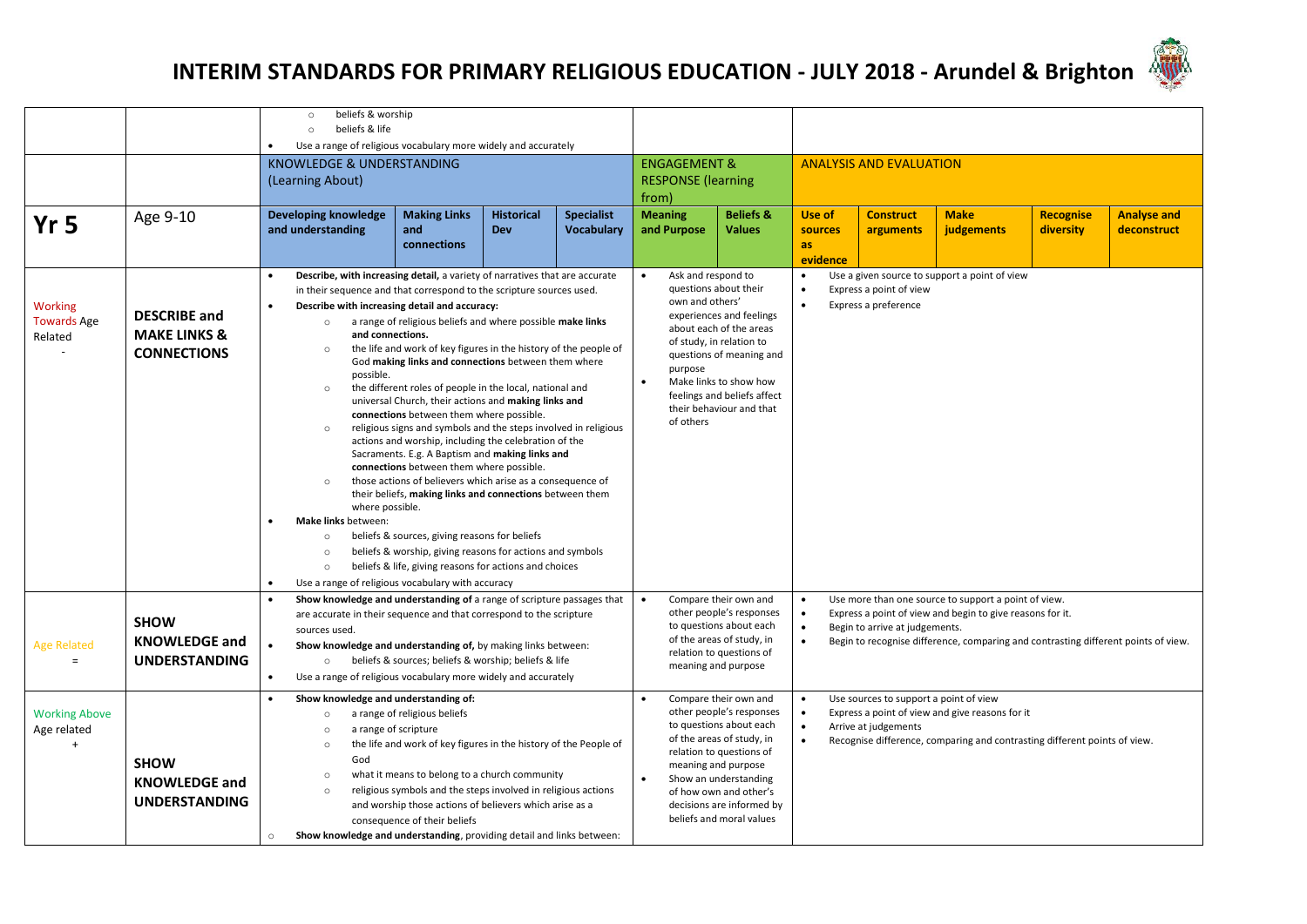|                                                  |                                                                        | beliefs & sources; beliefs & worship; beliefs & life<br>$\circ$<br>Use a range of religious vocabulary widely, accurately and appropriately<br>$\bullet$                                                                                                                                                                                                                                                                                                                                                                                                                                                                                                                                       |                                                                                                                                                                                                                                                                                                                                                                                                                                                                                                                                             |                                 |                                        |                                                                                                                                                                                                                                                                                                                                                                                                                                                                                                                                                                       |                                                      |                                     |                               |                           |                               |                                   |  |
|--------------------------------------------------|------------------------------------------------------------------------|------------------------------------------------------------------------------------------------------------------------------------------------------------------------------------------------------------------------------------------------------------------------------------------------------------------------------------------------------------------------------------------------------------------------------------------------------------------------------------------------------------------------------------------------------------------------------------------------------------------------------------------------------------------------------------------------|---------------------------------------------------------------------------------------------------------------------------------------------------------------------------------------------------------------------------------------------------------------------------------------------------------------------------------------------------------------------------------------------------------------------------------------------------------------------------------------------------------------------------------------------|---------------------------------|----------------------------------------|-----------------------------------------------------------------------------------------------------------------------------------------------------------------------------------------------------------------------------------------------------------------------------------------------------------------------------------------------------------------------------------------------------------------------------------------------------------------------------------------------------------------------------------------------------------------------|------------------------------------------------------|-------------------------------------|-------------------------------|---------------------------|-------------------------------|-----------------------------------|--|
|                                                  |                                                                        | (Learning About)                                                                                                                                                                                                                                                                                                                                                                                                                                                                                                                                                                                                                                                                               | KNOWLEDGE & UNDERSTANDING<br>from)                                                                                                                                                                                                                                                                                                                                                                                                                                                                                                          |                                 |                                        |                                                                                                                                                                                                                                                                                                                                                                                                                                                                                                                                                                       | <b>ENGAGEMENT &amp;</b><br><b>RESPONSE (learning</b> | <b>ANALYSIS AND EVALUATION</b>      |                               |                           |                               |                                   |  |
| Yr <sub>6</sub>                                  | Age 10-11                                                              | <b>Developing</b><br>knowledge and<br>understanding                                                                                                                                                                                                                                                                                                                                                                                                                                                                                                                                                                                                                                            | <b>Making Links</b><br>and<br>connections                                                                                                                                                                                                                                                                                                                                                                                                                                                                                                   | <b>Historical</b><br><b>Dev</b> | <b>Specialist</b><br><b>Vocabulary</b> | <b>Meaning</b><br>and<br><b>Purpose</b>                                                                                                                                                                                                                                                                                                                                                                                                                                                                                                                               | <b>Beliefs &amp;</b><br><b>Values</b>                | Use of<br>sources<br>as<br>evidence | <b>Construct</b><br>arguments | <b>Make</b><br>judgements | <b>Recognise</b><br>diversity | <b>Analyse and</b><br>deconstruct |  |
| <b>Working Towards</b><br>Age Related            | <b>SHOW</b><br><b>KNOWLEDGE and</b><br><b>UNDERSTANDING</b>            | Show knowledge and understanding of a range of scripture passages<br>$\bullet$<br>that<br>are accurate in their sequence and that correspond to the scripture<br>sources used.<br>Show knowledge and understanding of, by making links between:<br>beliefs & sources; beliefs & worship; beliefs & life<br>$\circ$<br>Use a range of religious vocabulary more widely and accurately<br>$\bullet$                                                                                                                                                                                                                                                                                              | Use more than one source to support a point of view.<br>Compare their own and<br>$\bullet$<br>$\bullet$<br>other people's responses<br>Express a point of view and begin to give reasons for it.<br>$\bullet$<br>to questions about each<br>$\bullet$<br>Begin to arrive at judgements.<br>of the areas of study, in<br>$\bullet$<br>Begin to recognise difference, comparing and contrasting different points of view.<br>relation to questions of<br>meaning and purpose                                                                  |                                 |                                        |                                                                                                                                                                                                                                                                                                                                                                                                                                                                                                                                                                       |                                                      |                                     |                               |                           |                               |                                   |  |
| <b>Age Related</b><br>$=$                        | <b>SHOW increasing</b><br><b>KNOWLEDGE and</b><br><b>UNDERSTANDING</b> | Show increasing knowledge and understanding of:<br>a range of religious beliefs<br>$\circ$<br>a range of scripture<br>$\circ$<br>the life and work of key figures in the history of the Peo-<br>$\circ$<br>ple of God<br>what it means to belong to a church community<br>$\circ$<br>religious signs and symbols and the steps involved in<br>$\circ$<br>religious actions and worship, including the celebration of<br>the Sacraments<br>Show increasing knowledge and understanding, providing detail and<br>links between:<br>beliefs & sources; beliefs & worship; beliefs & life<br>$\circ$<br>Use a range of religious vocabulary widely, accurately and appropriate-<br>$\bullet$<br>ly | Compare their own and<br>Use sources to support a point of view<br>$\bullet$<br>$\bullet$<br>other people's responses<br>Express a point of view and give reasons for it<br>to questions about each<br>$\bullet$<br>Arrive at judgements<br>of the areas of study, in<br>Recognise difference, comparing and contrasting different points of view.<br>$\bullet$<br>relation to questions of<br>meaning and purpose<br>$\bullet$<br>Show an understanding<br>of how own and other's<br>decisions are informed by<br>beliefs and moral values |                                 |                                        |                                                                                                                                                                                                                                                                                                                                                                                                                                                                                                                                                                       |                                                      |                                     |                               |                           |                               |                                   |  |
| <b>Working Above</b><br>Age related<br>$\ddot{}$ | <b>EXPLAIN using</b><br>evidence                                       | $\circ$<br>$\circ$<br>following:<br>$\circ$<br>$\circ$<br>ple of God<br>$\circ$<br>$\circ$<br>$\circ$                                                                                                                                                                                                                                                                                                                                                                                                                                                                                                                                                                                          | Explain the meaning and purpose of a range of scripture passages.<br><b>Explain</b> using multiple sources as evidence, at least two of the<br>a range of religious beliefs<br>the life and work of key figures in the history of the Peo-<br>what it means to belong to a church community<br>religious signs and symbols and the steps involved in<br>religious actions and worship, including the celebration of<br>the Sacraments<br>Explain by providing detail the links between:                                                     |                                 |                                        | Compare their own and<br>Use sources to support a point of view<br>other people's responses<br>Debate a point of view showing an awareness of different views<br>$\bullet$<br>to questions about each<br>Arrive at judgements and begin to provide evidence<br>$\bullet$<br>of the areas of study, in<br>Recognise difference; divergent views and practices within and between religions<br>relation to questions of<br>meaning and purpose<br>Show an understanding<br>$\bullet$<br>of how own and other's<br>decisions are informed by<br>beliefs and moral values |                                                      |                                     |                               |                           |                               |                                   |  |